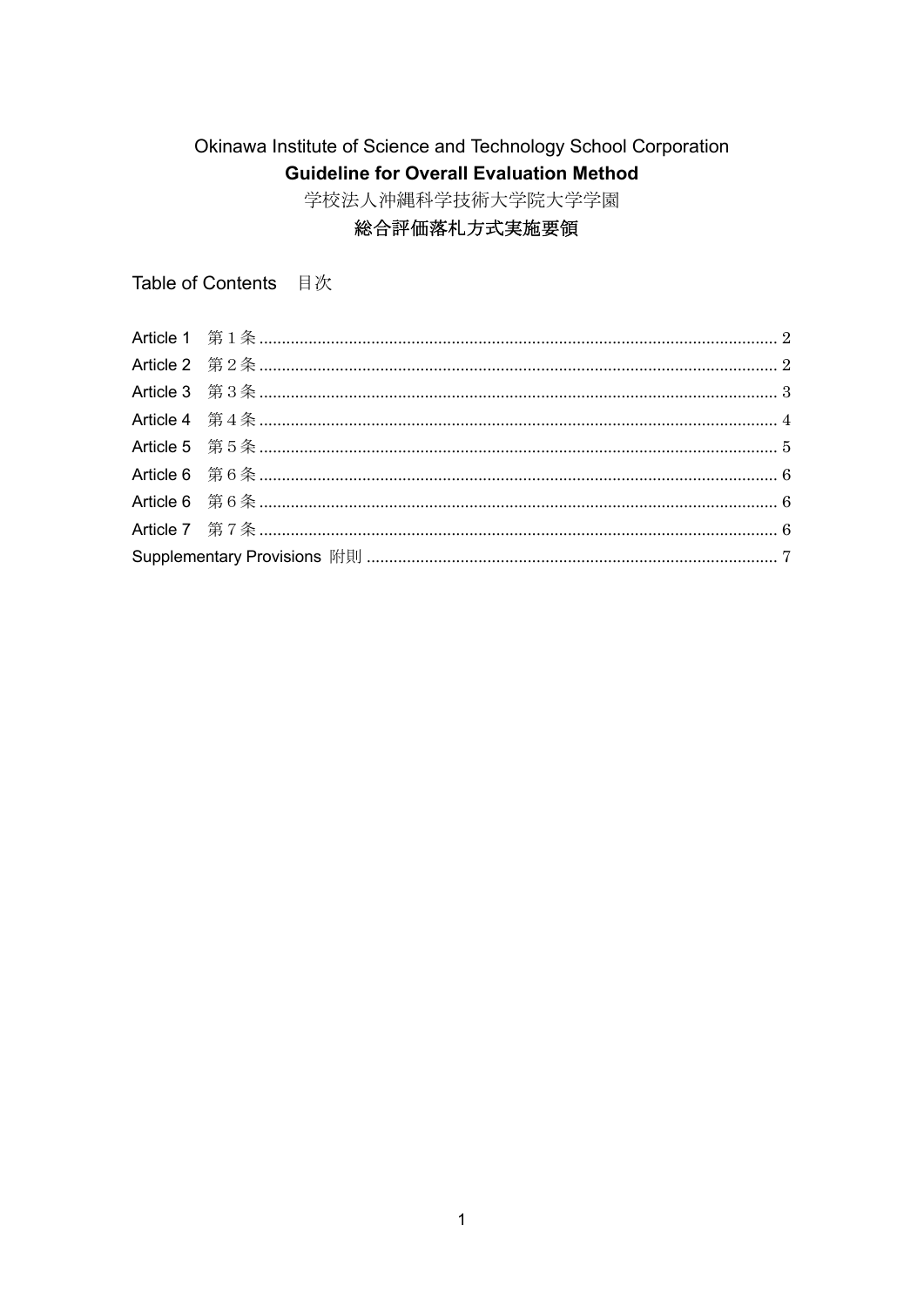# Okinawa Institute of Science and Technology School Corporation **Guideline for Overall Evaluation Method** 学校法人沖縄科学技術大学院大学学園

総合評価落札方式実施要領

(Purpose 目的)

# **Article 1** 第1条

This Guideline specifies necessary items regarding implementations subject to the method for selection of the successful bidder by comprehensive evaluation (hereinafter referred to as the "Overall Evaluation Method") for the procurement (hereinafter referred to as the "Procurement Case") in accordance with the Article 4, Paragraph 2 of the Contract Management Stipulations (hereinafter referred to as the "Stipulations") of the Okinawa Institute of Science and Technology School Corporation (hereinafter referred to as the "Corporation"). この要領は、学校法人沖縄科学技術大学院大学学園(以下「学園」という。)が 行う調達(以下「調達案件」という。)において実施する総合評価落札方式(以 下「総合評価方式」という。)に関し、学園の契約事務取扱規則(以下「規則」 という。)第4条第2項に定めるもののほか、必要な事項を定めることを目的と する。

### (Definitions 定義)

# **Article 2** 第2条

In this Guideline, the meanings of the wording are as follows.

この要領における用語の定義は、次の各号による。

(1) Overall Evaluation Method: A competitive method for the selection of the successful bidder for the competitive participant who obtained the highest Evaluation Score within the range of the target price 総合評価方式:入札価格が予定価格の範囲内にあるもののうち、最も高い

評価値を得た競争参加者を落札者とする競争方式

(2) Evaluation Score: A calculated score by particular criteria for both of the score for price from the bid price and the score for proposal from the elements other than price

評価値:入札価格を数値化した価格評価点と、価格以外の要素を数値化し た提案評価点の両者を、一定の基準により算出して求めた数値

(3) Additional Method: A method for calculation of the Evaluation Score by the following formula

[ Evaluation Score = Score for Price + Score for Proposal ] 加算式:以下の式にしたがって評価値を算出する方式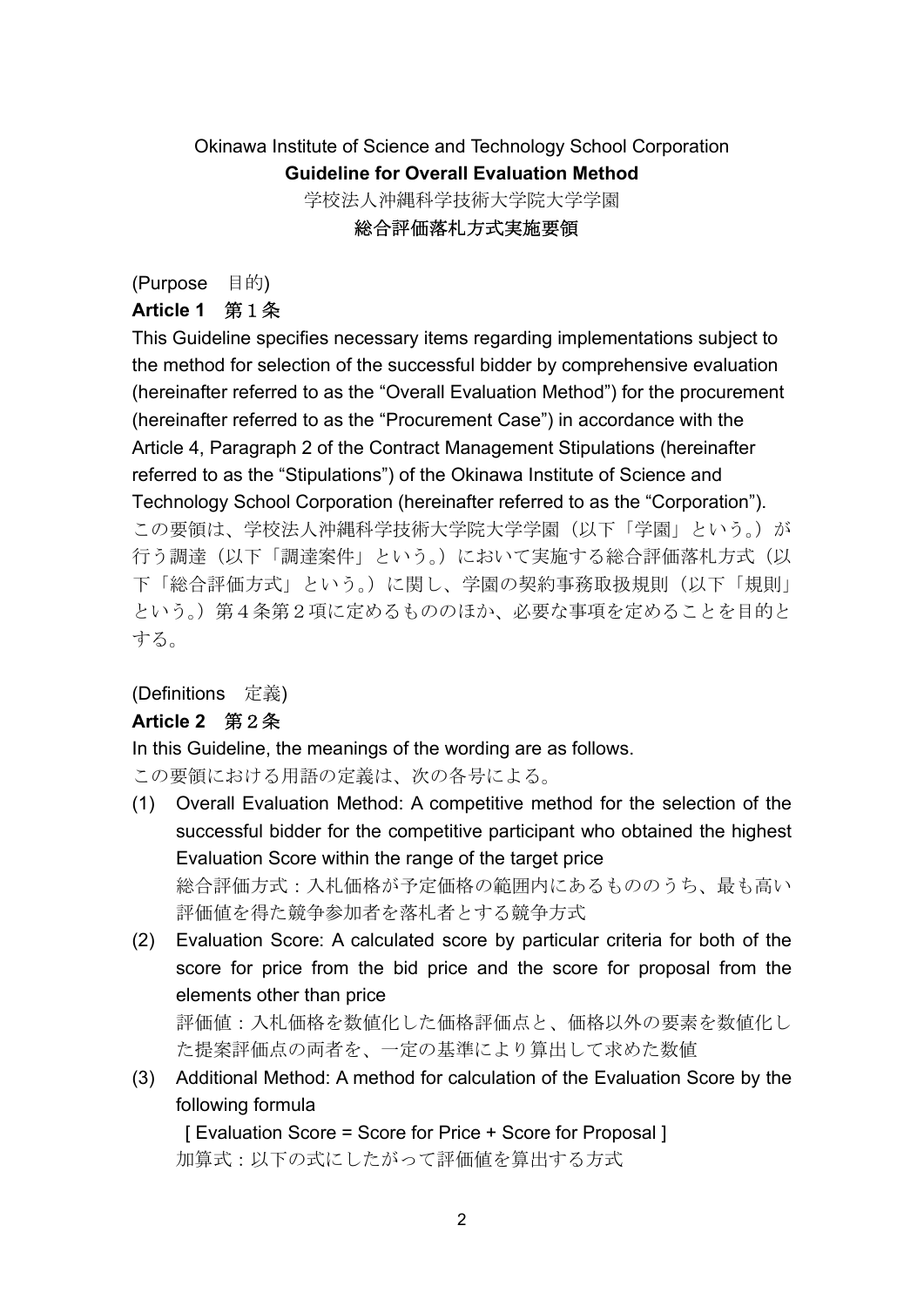【評価値=価格評価点+提案評価点】

(4) Divisional Method: A method for calculation of the Evaluation Score by the following formula

[ Evaluation Score = Score for Proposal / Score for Price ] 除算式:以下の式にしたがって評価値を算出する方式 【評価値=提案評価点/価格評価点】

(Scope 対象)

# **Article 3** 第3条

Overall Evaluation Method may be applied for following Procurement Cases;

- 1. 総合評価方式は、次に掲げる調達案件に適用することができる。
- (1) Procurement Cases approved by the Procurement Committee for expecting superior result by competition via Overall Evaluation Method considering necessities of evaluation for quality with its amount, since subject of contract depends on the technical abilities of the providers etc. 業務を遂行する者の技術力等により契約の目的物等の品質が左右され、金 額とともに性質の評価も行うことが望ましく、総合評価方式を経た競争に より優れた成果が期待できるとして調達審査委員会(以下「調達委員会」 という。)が適用を認めた調達案件
- (2) Procurement Cases required to execute vendor selection through Overall Evaluation Method by the national laws or other regulations 法令等において、総合評価方式により取引先等を選定することが求められ ている調達案件
- (3) Procurement Cases in necessities approved by the Procurement Committee in the same scheme of the previous two items 前2号と同様の必要を調達審査委員会が認める調達案件
- 2. The research unit or administrative section requesting the procurement (hereinafter referred to as the "Requesting Section") shall ask the Procurement and Supplies Section with the drafts of specification sheet, examination criteria and scoring, for establishing an Overall Evaluation Examination Committee stipulated in Article 5 and implementation when competition by Overall Evaluation Method would be preferable.

調達を請求する研究ユニット又は事務部門各セクション(以下「依頼部署」 という。)は、総合評価方式による競争に付そうとする場合には、仕様書等 に審査基準及び配点の案を添えて、第5条に規定する総合評価審査委員会 の設置とその実施を調達セクションに依頼する。

3. Procurement and Supplies Section may ask the Procurement Committee for necessity of implementation of the Overall Evaluation Method along with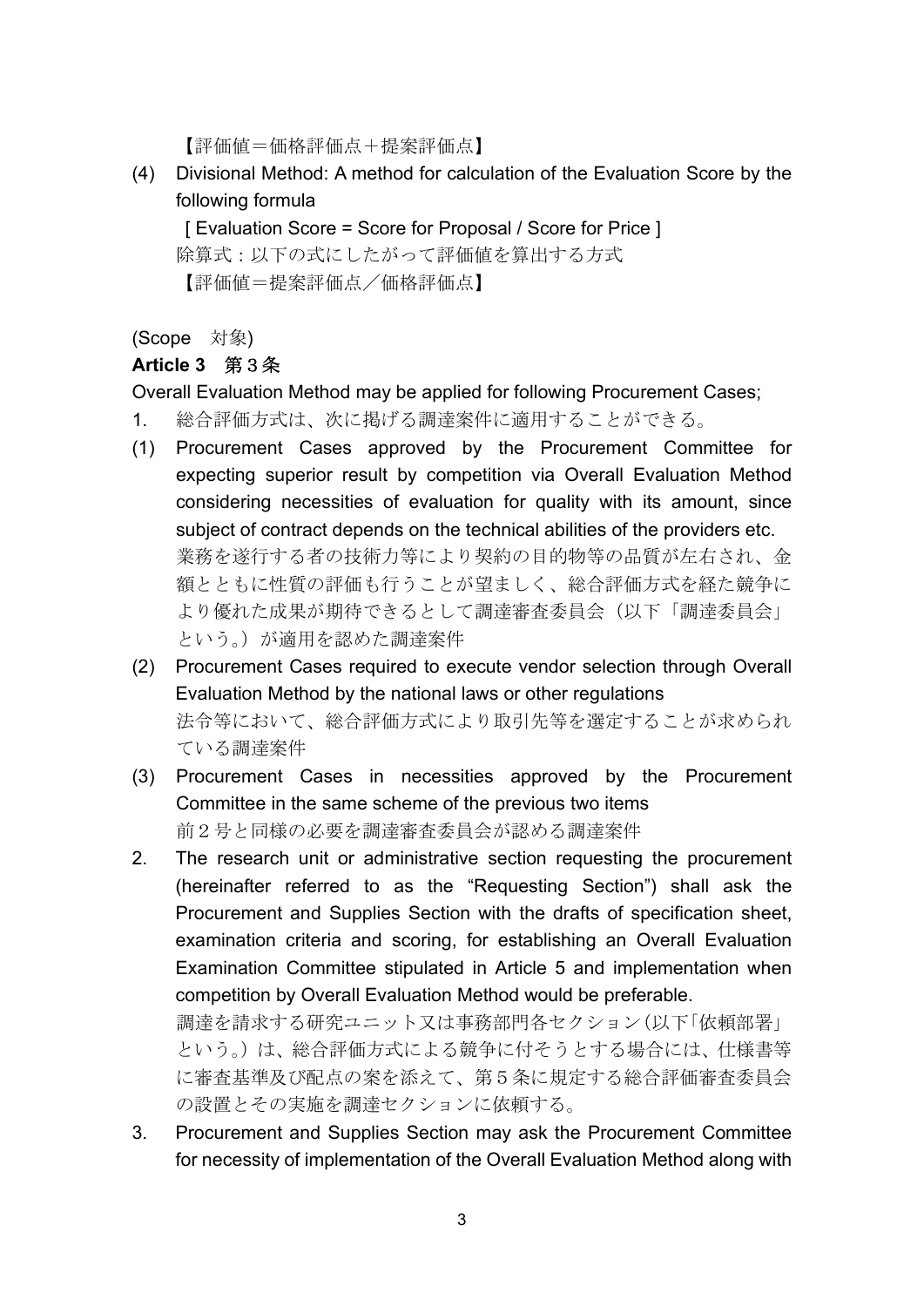the criteria stipulated in Paragraph 1 and establishing the Overall Evaluation Method Examination Committee when the request of previous paragraph.

調達セクションは、依頼部署から前項の依頼があった場合は、第1項の基 準による適否及び総合評価審査委員会の設置について、調達審査委員会に 諮問する。

### (Procedure 手続き)

# **Article 4** 第4条

1. Procurement and Supplies Section shall publicize a notice of the Overall Evaluation Method and request submission of the proposal to the participants for the competition (hereinafter referred to as the "Competition Participants") before implementation.

調達セクションは、総合評価方式を行う旨の公告を行うこととし、競争に 参加しようとする者(以下「競争参加者」という。)に対し、実施に先立ち、 提案書の提出を求める。

2. Article 6 of the Stipulations shall apply mutatis mutandis for the notice in the preceding paragraph.

規則第6条の規定は、前項の公告に準用する。

3. The Procurement and Supplies Section may hold an explanatory session for clarifying requirements and examination criteria regarding the Overall Evaluation Method. However, it may be omitted when deemed to be unnecessary based on the opinion from the Requesting Section. 調達セクションは、総合評価方式に関する要求仕様及び審査基準を明らか

にするため、競争参加者に対する説明会を実施する。ただし、依頼部署の 意見を基に、説明会による説明を要しないと判断するときは、この限りで はない。

- 4. The provisions of Article 2 through Article 4 of the Stipulations shall apply mutatis mutandis to the qualifications for the Competition Participants. 競争参加者の資格は、規則第2条から第4条の規定を準用する。
- 5. In principle, the Corporation shall not accept any charges for expenses incurred in the preparation of the proposals from the Competition Participants. However, the charges for expenses may be accepted in cases where the Procurement Committee expressly recognizes that payment for the preparation of proposals may be expected to promote competition and lead to superior results given the contents, nature, and other aspects of the Procurement Case, and the notice that payment will be made for proposals has been given. In such cases, the expense invoicing procedures and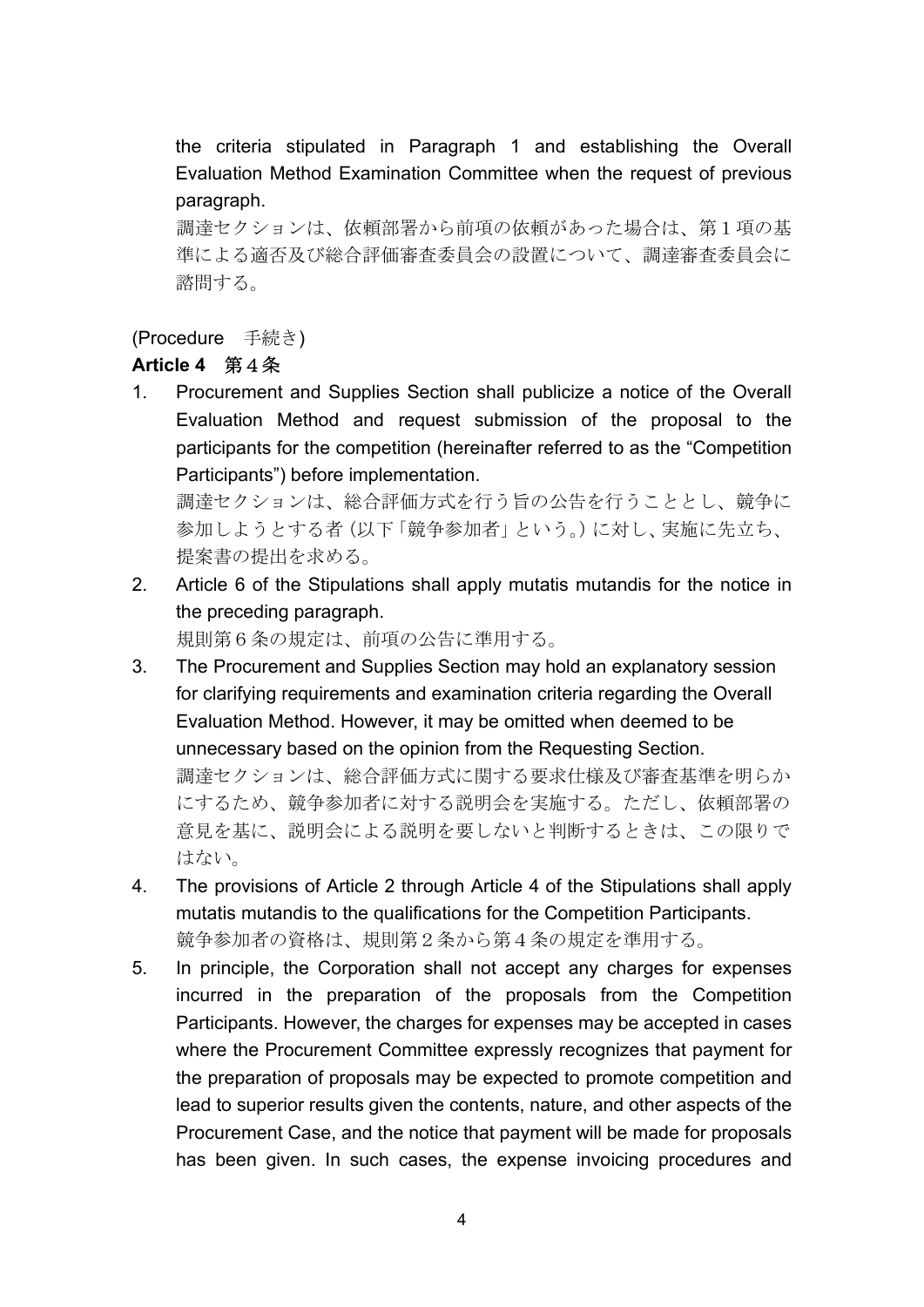#### other items shall be stipulated accordingly.

競争参加者が提案書等の作成に要した費用の請求は、原則として認められ ない。ただし、調達案件の目的及び性質等から、提案書を有償で作成する 方が競争を促進し、より優れた成果が期待できるとして調達審査委員会が 特に認め、有償にて提案書を募る旨を公告したものについては、費用の請 求を認めることができる。この場合において、費用請求手続等は、その都 度定める。

6. The Procurement and Supplies Section may award as the successful bidder to the Competition Participant who submitted the highest Evaluation Score by the examination within the range of the target price. 調達セクションは、予定価格の範囲内において、審査の結果、最も高い評 価点を獲得した競争参加者を落札者とすることができる。

(Overall Evaluation Examination Committee 総合評価審査委員会)

# **Article 5** 第5条

1. The Corporation shall establish the Overall Evaluation Examination Committee (hereinafter referred to as the "Committee") to secure transparency and fairness in clerical procedures as well as to fairly and appropriately conduct competition and examinations in the Overall Evaluation Method in each Procurement Case.

学園は、総合評価方式における競争及び審査を公正かつ適正に実施するた め、その都度、総合評価審査委員会(以下「委員会」という。)を設置する。

- 2. The Committee shall comprise the following members: 委員会の構成は、次のとおりとする。
- (1) Chairperson: Vice President for Financial Management 委員長 副学長(財務担当)
- (2) Members: Representative of the Requesting Section (head of the section or division, Faculty members, etc.)
	- 委 員 依頼部署の代表者(セクションリーダー、教員等) Procurement and Supplies Section Leader 調達セクションリーダー
- 4. The Committee may include additional members aside from those specified above whenever deemed necessary. 委員会は、必要があると認めるときは、上記委員以外の者を委員として含 めることができる。
- 5. The Committee shall be convened by the Chairperson. 委員会は、委員長により招集する。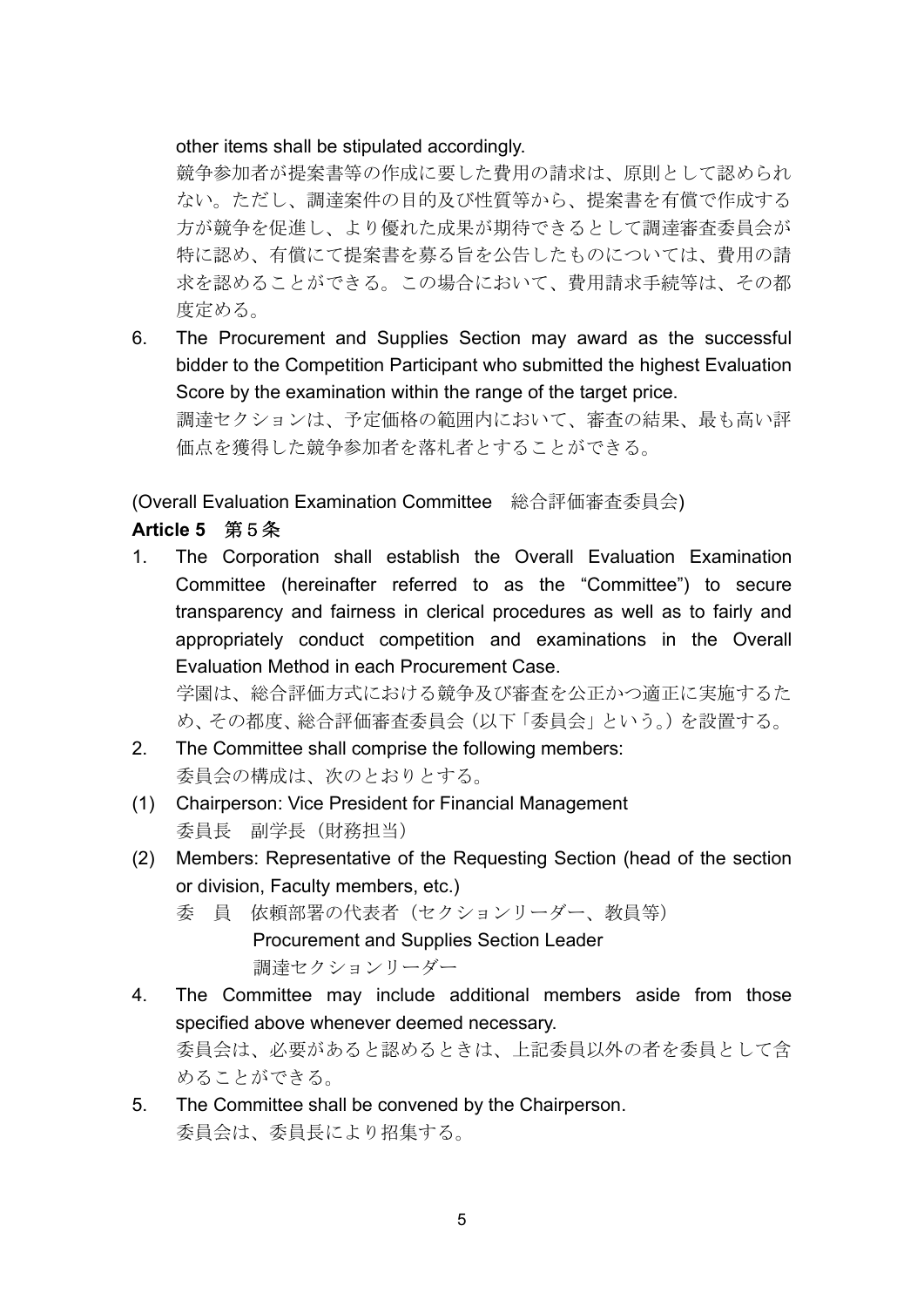# (Examinations 審議)

# **Article 6** 第6条

Committee shall deliberate for the items listed as follows.

委員会は、次の事項について審議する。

- (1) Selection of method in divisional or additional (including selection of types in simplified or standard method) 除算式、加算式の選択(建設工事等の場合は、簡易型、標準型等の選択を 含む。)
- (2) Configuration of examination items 審査項目の設定
- (3) Configuration of examination criteria (including scoring and framework etc.) 審査基準の設定(加算点及び配分方法等を含む。)
- (4) Examination and evaluation for the proposals or related materials submitted by the Competition Participants 競争参加者から提出された提案書その他関係資料の審査及び評価

# (Subcommittees 小委員会)

# **Article 6** 第6条

1. Subcommittees may be established to prepare the draft plans regarding deliberation items when required for the smooth operation of the Committee.

委員会は、審議を円滑に運営するため、必要に応じて、審議事項の素案を 作成するための小委員会を設置することができる。

2. The Procurement and Supplies Section Leader shall serve as the Chairperson of the Subcommittees.

小委員会の委員長は、調達セクションリーダーとする。

3. The Subcommittees shall comprise the members appointed by the Chairperson of the Subcommittees.

小委員会の構成は、委員長により決定する。

(Secretariat 事務局)

### **Article 7** 第7条

Secretariat for the Committee and Subcommittees shall be conducted by the Procurement and Supplies Section.

委員会及び小委員会並びに審査に関する事務局は、調達セクションにおいて行 う。

(Procurement for Facility Management 施設整備に関する調達)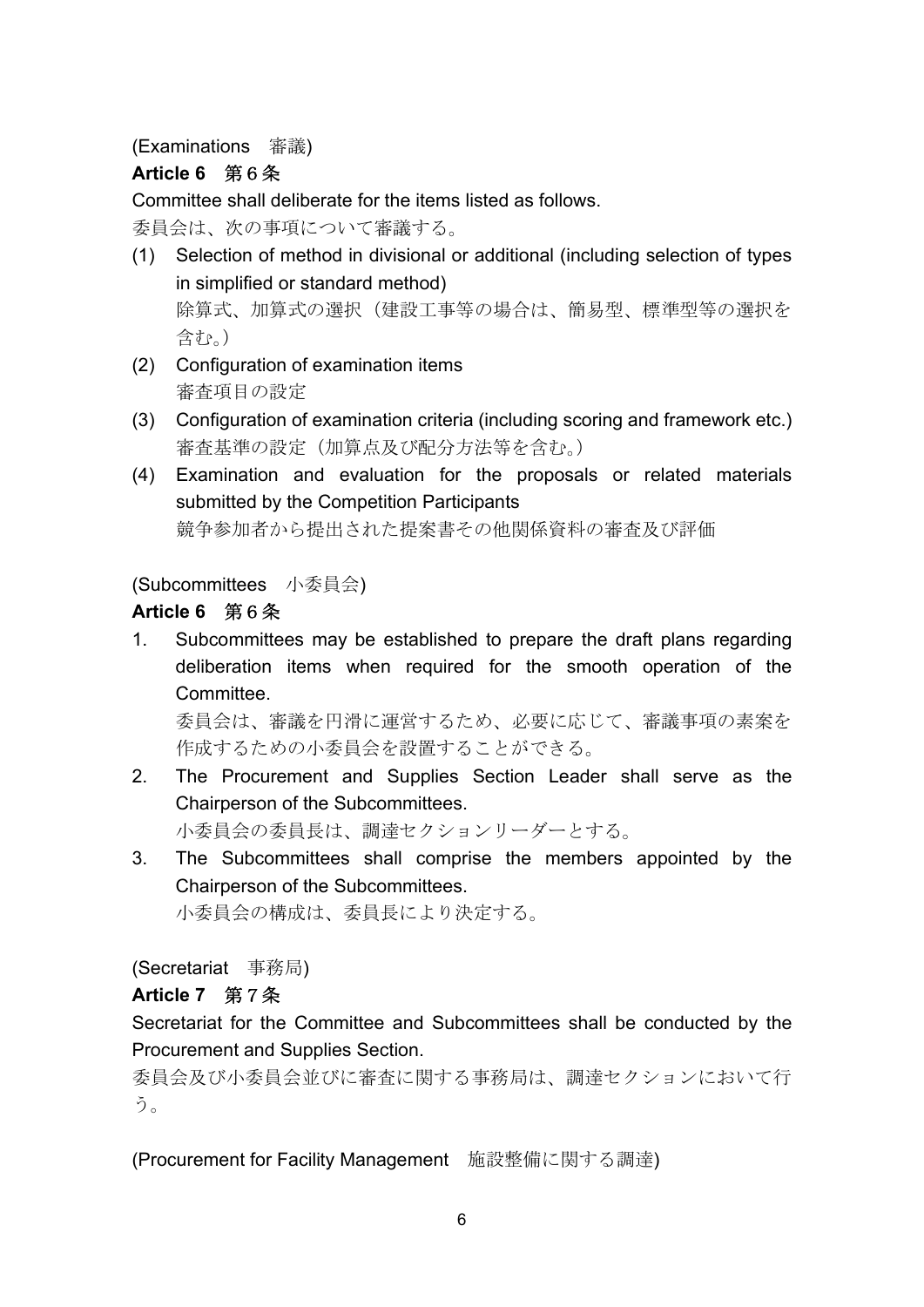### **Article 8** 第8条

1. In case of the Procurement Cases for building construction or service for the facility management, excepting Article 5, the term of the Procurement and Suppliers Section may be replaced to the Budget and Contract Management Section.

当該調達案件が建設工事又は施設整備役務等を目的とする場合、第5条第2 項を除き、この要領の調達セクションを施設予算・契約管理セクションと読 み替える。

- 2. The Committee stipulated in Paragraph 2, Article 5 shall comprise the following members for constructions in case of the preceding paragraph: 前項の場合、第5条第2項の委員会の構成は、次のとおりとする。
- (1) Chairperson: Vice President for Buildings and Facilities Management 委員長 副学長(施設管理担当)
- (2) Members: Section Leaders of the related sections in the Division for the Buildings and Facilities Management
	- 委 員 施設管理ディビジョンの関連するセクションリーダー

Procurement and Supplies Section Leader 調達セクションリーダー

Budget and Contract Management Section Leader 施設予算・契約管理セクションリーダー

One [1] or more member(s) in principle from among those outside the Corporation who have expert knowledge and experience; provided, however, that this shall not apply if the Procurement Committee judges that due to a low degree of technical difficulty, the competitiveness of the intended Construction is sufficiently secured by the employees of the Corporation.

原則として 1 名以上の、専門の知識と経験を有する外部の者。た だし、技術的難易度が低い工事案件で、内部委員のみで十分に競 争性を確保できると調達審査委員会が判断する場合はこの限り ではない。

### **Supplementary Provisions** 附則

This Guideline shall be come into effect from February 13, 2019. (Approved by the Vice President for Financial Management) この要領は、2019年2月13日から施行する。 (副学長(財務担当)決定)